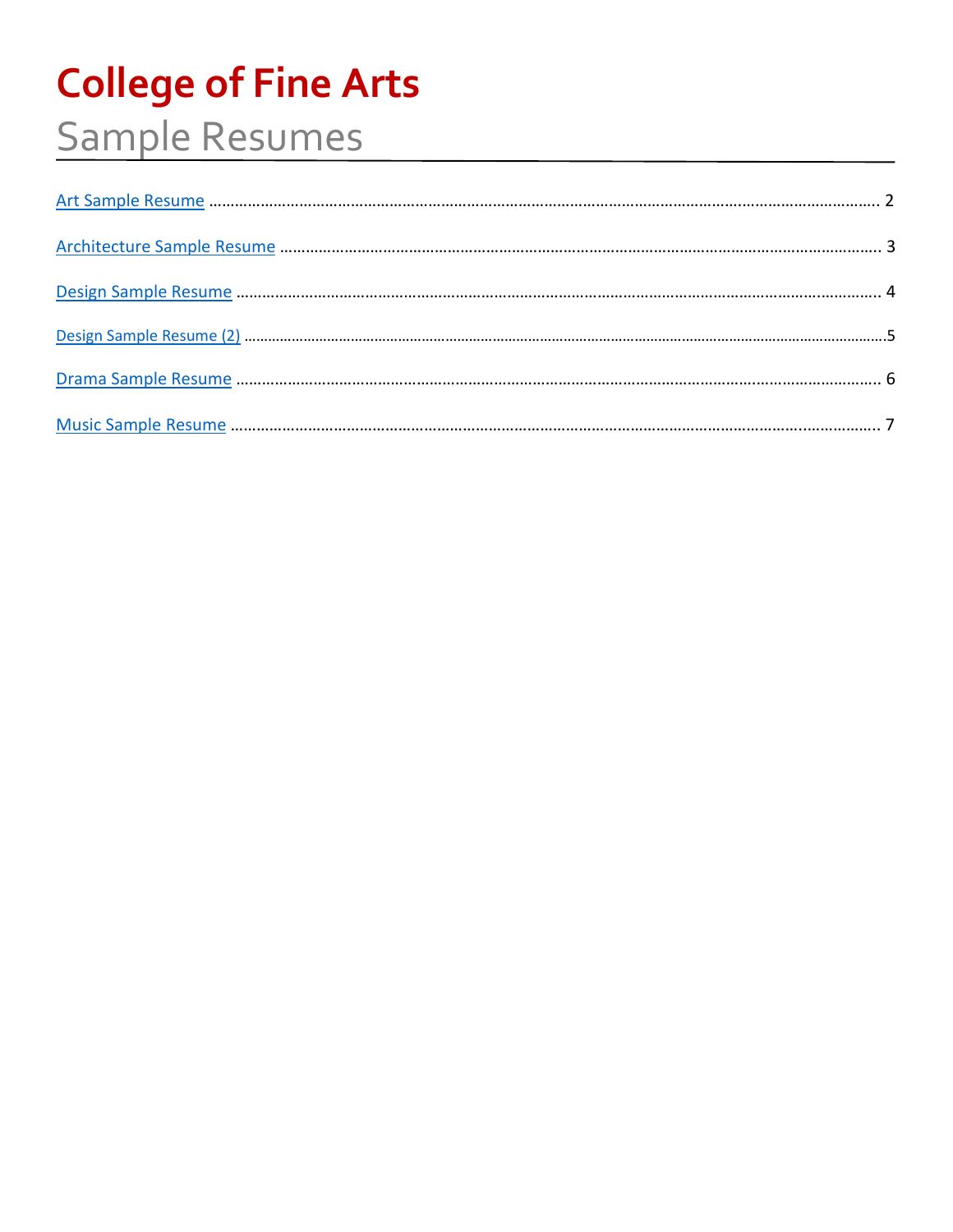# **Annie Mashun**

[anniemashun@andrew.cmu.edu](mailto:anniemashun@andrew.cmu.edu) *Current Address:* **Permanent Address:** 1234 Pixel Place<br>Columbus, OH 12345

Carnegie Mellon University<br>SMC 1234 Sole Francisco<br>Pittsburgh, PA 15289

| <b>OBJECTIVE</b>      | To obtain a summer internship in which I can apply my technical and artistic skills as a 2D and 3D<br>artist.                                                                                                                                                                                                                                                                                                                                                                                                                                                                                                                                                                                                                                                                                                                                                                         |  |  |  |
|-----------------------|---------------------------------------------------------------------------------------------------------------------------------------------------------------------------------------------------------------------------------------------------------------------------------------------------------------------------------------------------------------------------------------------------------------------------------------------------------------------------------------------------------------------------------------------------------------------------------------------------------------------------------------------------------------------------------------------------------------------------------------------------------------------------------------------------------------------------------------------------------------------------------------|--|--|--|
| <b>QUALIFICATIONS</b> | Collaborated in teams of 3 to 16 students developing original games<br>Modeling, texturing, and animating a variety of assets such as characters and environments<br>for animation and games<br>Designing layouts for websites, interfaces, and publicity material<br>Knowledge of both traditional art such as drawing and digital art creation using Photoshop<br>with a good eye for detail<br>Leading and managing members and delegating responsibilities to complete successful<br>projects and events                                                                                                                                                                                                                                                                                                                                                                          |  |  |  |
| <b>EDUCATION</b>      | Carnegie Mellon University, Pittsburgh, PA - May 2016<br>Bachelors of Computer Science and Arts Interdisciplinary Degree<br>3.61/4.0 GPA                                                                                                                                                                                                                                                                                                                                                                                                                                                                                                                                                                                                                                                                                                                                              |  |  |  |
| <b>EXPERIENCE</b>     | Game Creation Society (www.gamecreation.org) - Fall 2012 - Current:<br>Worked on four independent game projects in 3 to 16 student teams as lead or major contributing<br>artist (both 2D and 3D) as well as designing aspects such as level and character design in<br>addition to other roles. Two more projects are in development.<br>Projects:<br>Lost Haven 1 and 2 (Fall 2012, 2013): 2D RPG based in a medieval setting; Lead artist -<br>designed and created several sprite characters, icons, tilesets, GUI<br>Bossmen (Spring 2013): 3D Cube themed boss fighting shooter;<br>$\bullet$<br>Artist - modeling and animation, level design<br>Project Origami (Fall 2013): 3D Puzzle/Adventure game with an origami theme; Artist -<br>designed and modeled central castle structure; environment objects such as trees, a bridge,<br>furniture; and an origami flower form |  |  |  |
| <b>ACTIVITIES</b>     | Vietnamese Student Association - Fall 2012 - Present<br>Co-President - 2014 - Present<br>Organize events, assign and delegate tasks to members, work with other organizations, and<br>handle fiscal responsibilities<br>Graphics and Arts Chair - 2012-2014<br>Designed flyers and posters for publicity, constructed decorations, and took charge of all<br>other art related affairs                                                                                                                                                                                                                                                                                                                                                                                                                                                                                                |  |  |  |
| <b>SKILLS</b>         | Software: Eclipse, Processing, Autodesk 3ds Max, Autodesk Maya, Adobe Photoshop, Adobe<br>After Effects, Audacity, Final Cut Pro, Adobe Flash, Microsoft Office, Google Chrome, Tortoise<br>SVN, Firefox, proficient in Mac and Windows<br>Art: 3D modeling, texturing, animating, drawing (environment, object, figure), video editing<br>Graphics: Graphic design, game design<br>Programming Languages: Java, C, HTML, Shell Script<br>Languages: English, Japanese, Vietnamese                                                                                                                                                                                                                                                                                                                                                                                                    |  |  |  |
| <b>INTERESTS</b>      | Learning new skills, playing video games, making art, watching films and anime, cooking, very<br>passionate about learning and making games                                                                                                                                                                                                                                                                                                                                                                                                                                                                                                                                                                                                                                                                                                                                           |  |  |  |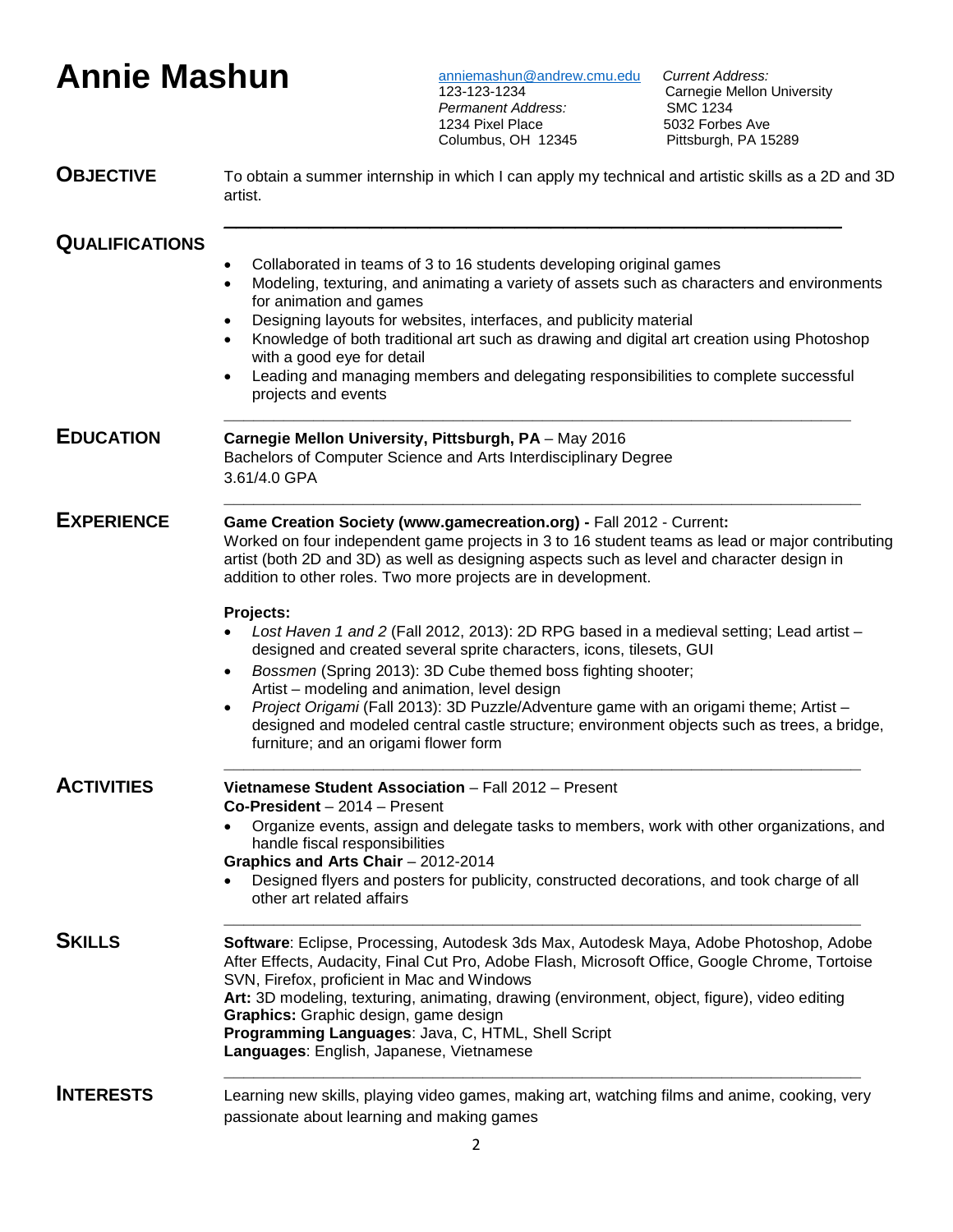# <span id="page-2-0"></span>**ARCHHETECT**

WEBSITE 555.555.5555 EMAIL@ANDREW.CMU.EDU

5000 FORBES AVENUE PITTSBURGH, PA 15213

### EDUCATION

Carnegie Mellon University, Pittsburgh, PA | May 2016 Bachelor of Architecture GPA 3.63 / 4.0

Danish Institute, Copenhagen, Denmark | Spring 2015 Study Abroad

### **EXPERIENCE**

Carnegie Mellon University, Teaching Assistant | Sept 2015-Dec 2015 Pittsburgh, PA Served as liaison between students and professor Distributed assignments, answered questions, and hosted office hours for students

### WTW Architects, Architectural Intern | May 2015-Aug 2015

Pittsburgh, PA Generated experiential sketches for presentation Documented as-built and existing site conditions Assisted with schematic design and construction documents

Housing Design, 4th Year Design Studio: Occupancy | Sept 2014-Dec 2014 Osage, WV Designed housing facility with input and review from community

Planned and operated booth at annual street fair

Orcutt Winslow Architectural Firm, Shadowing Intern | May 2013-July 2013 Phoenix, AZ

Shadowed architects in the education and higher education division

### SKILLS

Computer: Revit, Maya, AutoCAD 2D/3D, Architectural Desktop, Form-Z 3D, Rhinoceros 3D, MicroStation 2D/3D, Photoshop, InDesign, Illustrator, Excel, PowerPoint, HTML Hand: Perspective Drawing, Rendering, Drafting, Model Building Language: Conversational French

### ACTIVITIES & LEADERSHIP

AIAS, Member | 2013-Present School of Architecture Student Advising Council | Aug 2013-Present Collegiate Inventors & Innovators Alliance, Conference Presenter | Mar 2014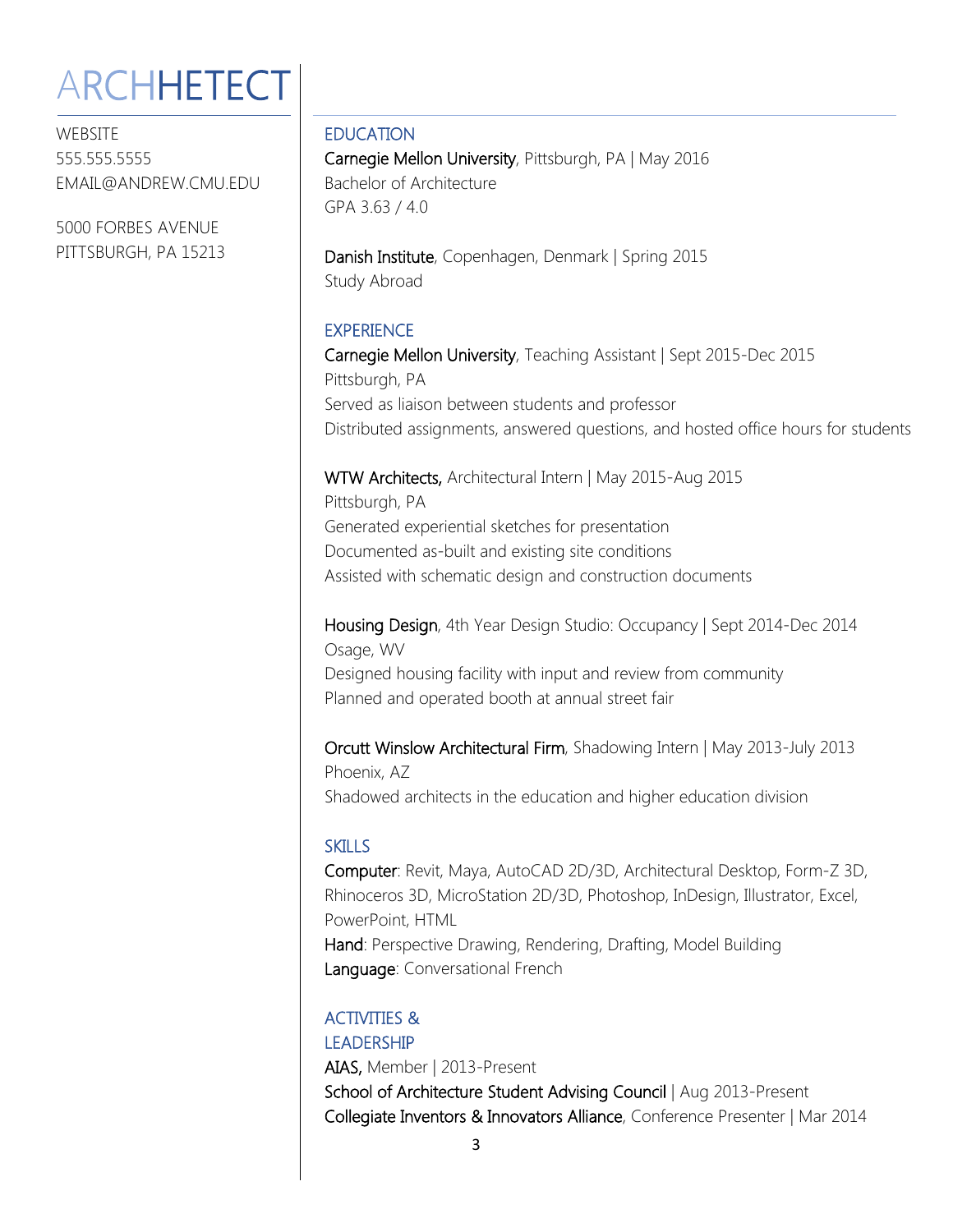

### **EDUCATION**

### CARNEGIE MELLON UNIVERSITY

Master of Design in Interaction Design Class of 2017

### BOSTON UNIVERSITY

Bachelor of Fine Arts in Visual Communication Design Class of 2014

### **SKILLS**

Prototyping Storyboarding **Wireframing** User Centered Design Illustrator Photoshop InDesign After Effects HTML5 CSS3 Processing Sketching User Research

# <span id="page-3-0"></span>IMMADESIGNER email1@andrew.cmu.edu | 555-555-5555 | website

### **EXPERIENCE**

### CARNEGIE MELLON UNIVERSITY | JAN 2016-PRESENT Teaching Assistant

led classes, assisted the instructors with critique and provided feedback to students

### CAPITAL ONE | AUG 2014-AUG 2015 Visual Designer

design responsive website, html email newsletters, and mobile application; optimize online presence based on UX and market research

### FREELANCE WEB & GRAPHIC DESIGN | SEPT 2014-OCT 2015 Owner

consult with clients to address branding and marketing needs; code for desktop and mobile devices; create and design motion graphics

### PPG INDUSTRIES | MAY-AUG 2013 UX/UI Design Intern

assist with various UX/UI Design initiatives; identify opportunities to improve digital engagement and work with marketing team to implement new ideas

### **PROJECTS**

### DESIGN FOR CONSTRUCTION SAFETY | SPRING 2016 Mine Safety Appliance

identified opportunities to improve safety in commercial construction; analyzed trends in the industry and the market; performed analysis on values of competitive and analogous products

### PNC SANDBOX, USER EXPERIENCE DESIGN RESEARCH | FALL 2015 PNC Financial Services

collaborated with a team of researchers and designers to provide consulting and perform user experience design research for PNC Bank

### **AWARDS & ACTIVITIES**

### STUDENT ADVISORY COUNCIL REPRESENTATIVE |SPRING 2016 Carnegie Mellon University

nominated by peers to represent MDes students and serve as liaison between students and faculty/staff

### JAMES R. SWARTZ ENTREPRENEURIAL FELLOW |SEPT 2015 Carnegie Mellon University

fellowship program sponsored by James R. Swartz, within the Center of Innovation and Entrepreneurship, to foster entrepreneurial talent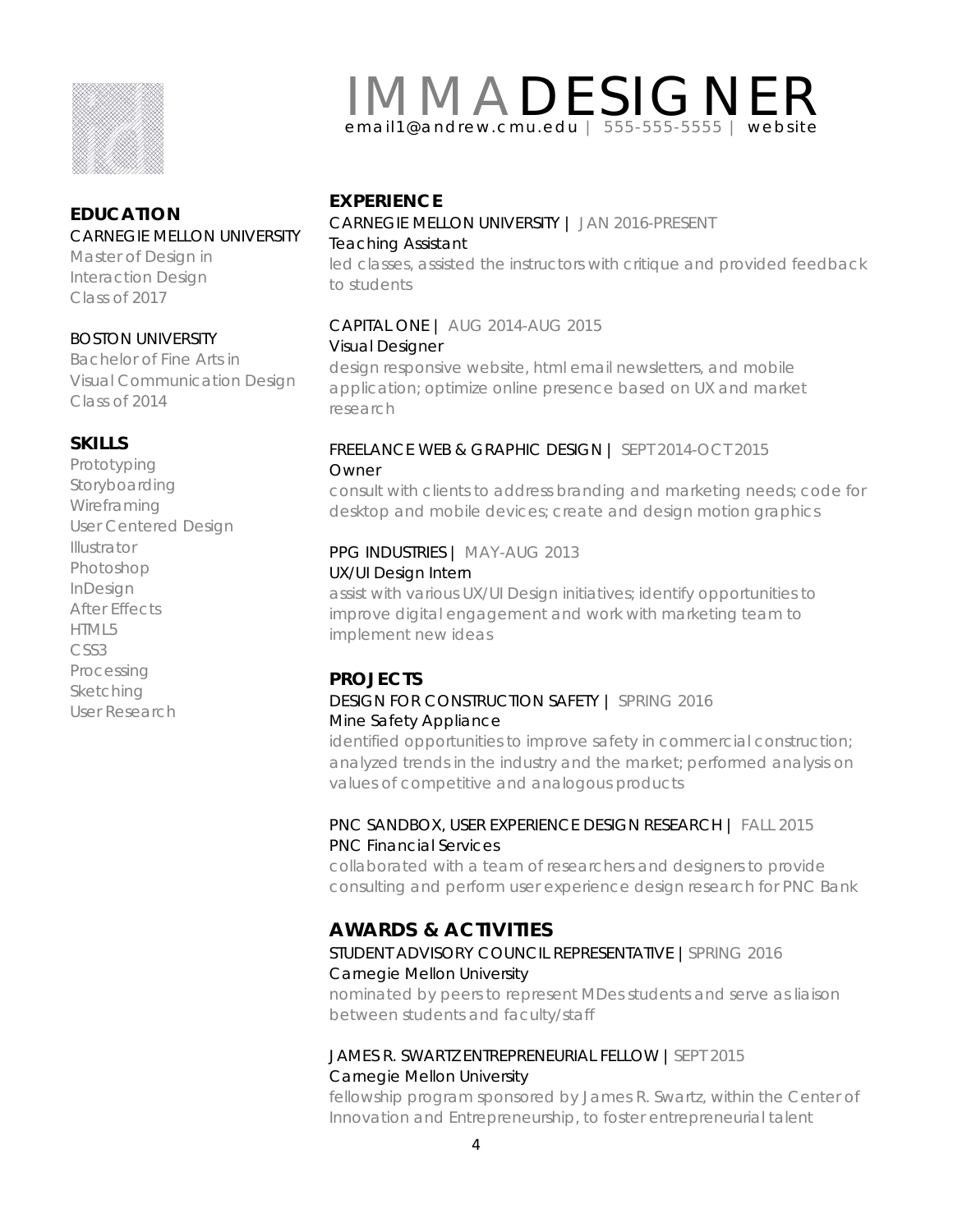# <span id="page-4-0"></span>DESIGN STUDENT

 $\boxtimes$  designstudent@andrew.cmu.edu **18** 555.555.55555555555  $\blacksquare$  www.portfolio.com

### EDUCATION

### **CARNEGIE MELLON UNIVERSITY**, Pittsburgh, PA BDes in Communication Design, May 2016

### **EXPERIENCE**

# **CMU LUNAR GALA** CO-PRODUCER<br>Pittsburgh, PA collaborate with t

collaborate with two co-producers to oversee creative direction, Jan 2016 - Present Same States Setting, and budget of Carnegie Mellon's largest student-run fashion show; manage an executive board of 35 members and 120+ models and designers

### **HP** UX DESIGN RESEARCH INTERN

Palo Alto, CA collected customer input for consumer-facing software products May - Jul 2015 performed qualitative and quantitative research and managed web-based customer communities

### **CARNEGIE MELLON HCI INSTITUTE** RESEARCH ASSISTANT & REU INTERN

Pittsburgh, PA **Explored** the potential of using social media for human-centered May 2014 - Dec 2015 design feedback in collaboration with Northwestern University's

### **BAYER COMMUNICATION DESIGN INTERN**

Pittsburgh, PA created new designs and visual representation of data for internal and May - Aug 2013 external communication; incorporated these designs in Tableau as clickable dashboards

### **PNC FINANCIAL SERVICES** PNC SANDBOX, USER EXPERIENCE DESIGN RESEARCH Pittsburgh, PA collaborated with a team of researchers and designers to provide Jan – May 2013 consulting and perform user experience design research for PNC Bank

### LEADERSHIP/HONORS SKILLS COURSEWORK

ALPHA PHI OMEGA, KAPPA CHAPTER Prototyping Prototyping Prototyping Tools in UX Design Vice President of Service, Spring 2014 Wireframing **Interaction Design Studio**  Concessions Chair, Fall 2013 User Research Programming Usable Interfaces Leadership in Service Award **Adobe Illustrator** Mustrator **Adobe Illustrator** User-Centered Research

Design Editor, Fall 2013 Adobe After Effects Sciences

CMUTV, Spring 2014 R, SPSS

DESIGN LEAGUE, Spring 2014-Fall 2015 Python

Delta Lab.

Adobe InDesign Service Design Adobe Flash HTML5/CSS3/JS

BIG STRAW MAGAZINE **Adobe Photoshop** Experimental Design for Social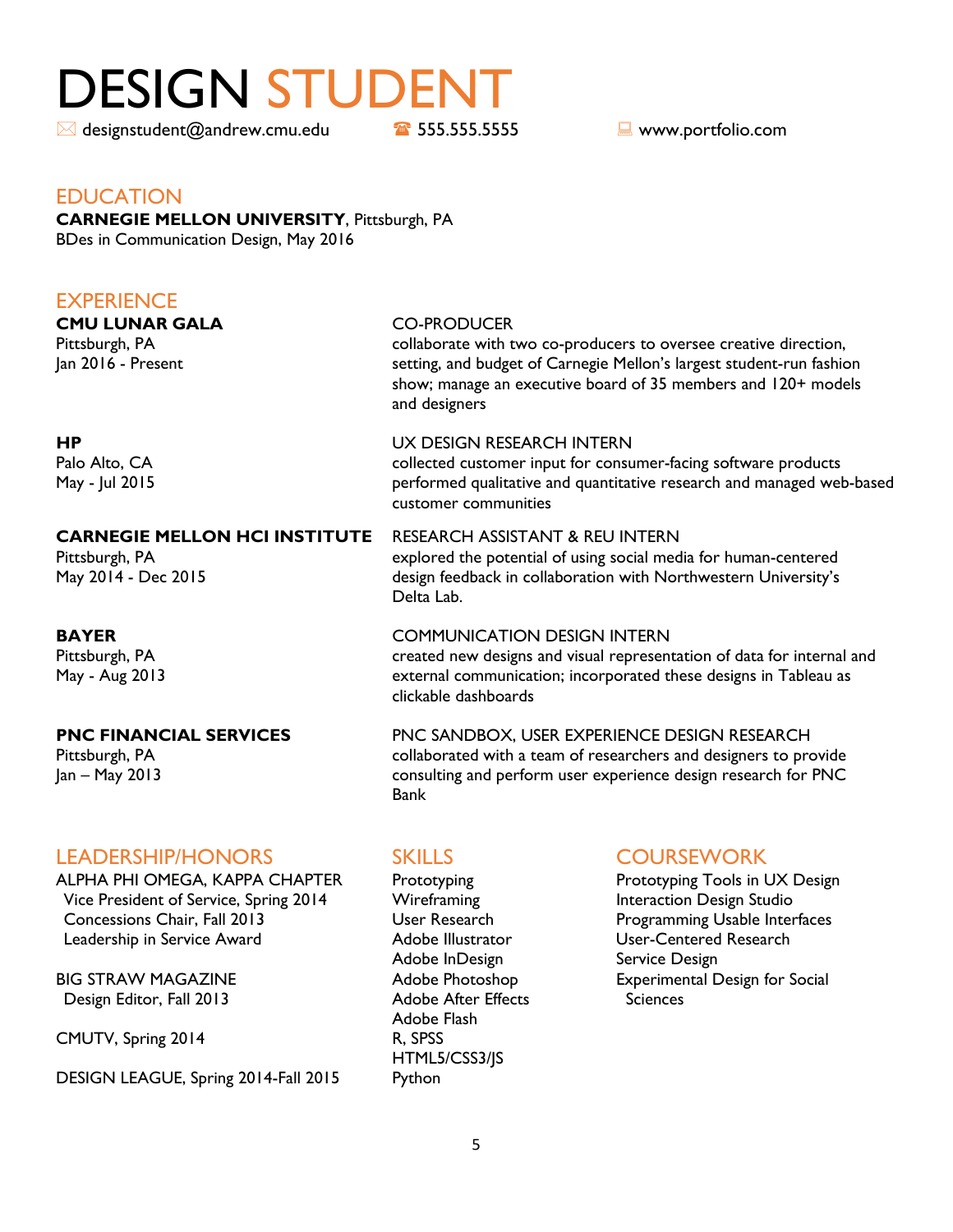# Sid E. Leitz

### Lighting Designer 1 (111) 111-1111 sideleitz@gmail.com

### <span id="page-5-0"></span>\_\_\_\_\_\_\_\_\_\_\_\_\_\_\_\_\_\_\_\_\_\_\_\_\_\_\_\_\_\_\_\_\_\_\_\_\_\_\_\_\_\_\_\_\_\_\_\_\_\_\_\_\_\_\_\_\_\_\_\_\_\_\_\_\_\_\_\_ Lighting Design

|                                      |                               |                   | Directed By:           |
|--------------------------------------|-------------------------------|-------------------|------------------------|
| <b>Tough Nut Cabaret</b>             | <b>Rauh Studio Theatre</b>    | April 2014        | Robyn Archer           |
| Heart of a Dog                       | Wells Video Studio            | Nov. 2012         | Max Montell            |
| Past Present, Future Tense           | <b>CMU New Works Festival</b> | Jan. 2013         | Allegra Libonati       |
| Tightrope                            | <b>CMU New Works Festival</b> | Jan. 2013         | Max Montell            |
| 110 In the Shade                     | <b>CMU Junior Showcase</b>    | Sept. 2012        | <b>Gary Kline</b>      |
| The Mouse that Roared                | Civic Youth Theatre           | May 2012          | Zac Thompson           |
| <b>Master Class</b>                  | Kalamazoo Civic Theatre       | <b>April 2012</b> | <b>Kristin Tyrrell</b> |
| Honk Jr.                             | Civic Youth Theatre           | <b>March 2012</b> | Zac Thompson           |
| The Nerd                             | Kalamazoo Civic Theatre       | Jan. 2012         | <b>Art Nemitz</b>      |
| Charlotte's Web                      | Civic Youth Theatre           | Nov. 2011         | Zac Thompson           |
| The Comedy Juggling of Mario & Jenny | Sovereign of the Seas         | Sept. 2010        | Mario Ferreira         |
| Voyage to Adventure                  | Sovereign of the Seas         | Jan. 2010         | Sue Henderson          |
| Until We Meet Again                  | Sovereign of the Seas         | Jan. 2010         | Sue Henderson          |
| El Gaucho: The South American Cowboy | Sovereign of the Seas         | Dec. 2009         | Oscar Silvera          |
| Romeo & Juliet                       | Sam Houston State Univ.       | April 2009        | Penny Hasek            |
| Dance Spectrum: After Images         | Sam Houston State Univ.       | Feb. 2009         | Dr. Cindy Gratz        |
| Beyond Therapy                       | Sam Houston State Univ.       | <b>April 2008</b> | Tye Blue               |

### Lighting Production

| Assistant Lighting Designer, Don Pasquale | Pittsburgh Opera      | Jan. 2014             | LD: Stevie Agnew |
|-------------------------------------------|-----------------------|-----------------------|------------------|
| Master Electrician                        | Carnegie Mellon       | March 2013, Oct. 2013 |                  |
| Lighting Designer/Technician/Programmer   | Empress of the Seas   | Jan.-July 2011        |                  |
| Lighting Designer/Technician/Programmer   | Sovereign of the Seas | July 2009-Nov. 2010   |                  |

### **Skills**

**General:** Advanced PADI Open Water Diver, Reads Music, Certified Martin Field Technician, Certified in DuPont Workplace Safety, Production Electrics, Special Effects, Atmospheric Effects **Programming experience:** ETC Expression/Obsession/ION, Whole Hog IIPC **Software:** Vectorworks, Lightwright, Sonic Sound Forge, Sound Cue System, Microsoft Office, PhotoshopCS, QLab, Isadora, Final Cut Express, Premiere Element *Additional experience in large puppet and properties construction, stage carpentry and scene painting.*

### **Education**

| MFA Lighting Design, Carnegie Mellon University, Pittsburgh, PA<br>2015       | <b>Expected Graduation, May</b> |
|-------------------------------------------------------------------------------|---------------------------------|
| CMU Television Workshop; Advisors: Manny Treeson, Bob Dickinson               | Sept. 2013 & March 2014         |
| Video Production Studies, Pittsburgh Filmmakers                               | August 2013 - Present           |
| Lighting/Sound /Special Effects Design Internship, Kalamazoo Civic Theatre    | August 2011-May 2012            |
| <b>BFA</b> Theatre Production, Sam Houston State University, Huntsville Texas | Summa cum Laude, May 2009       |